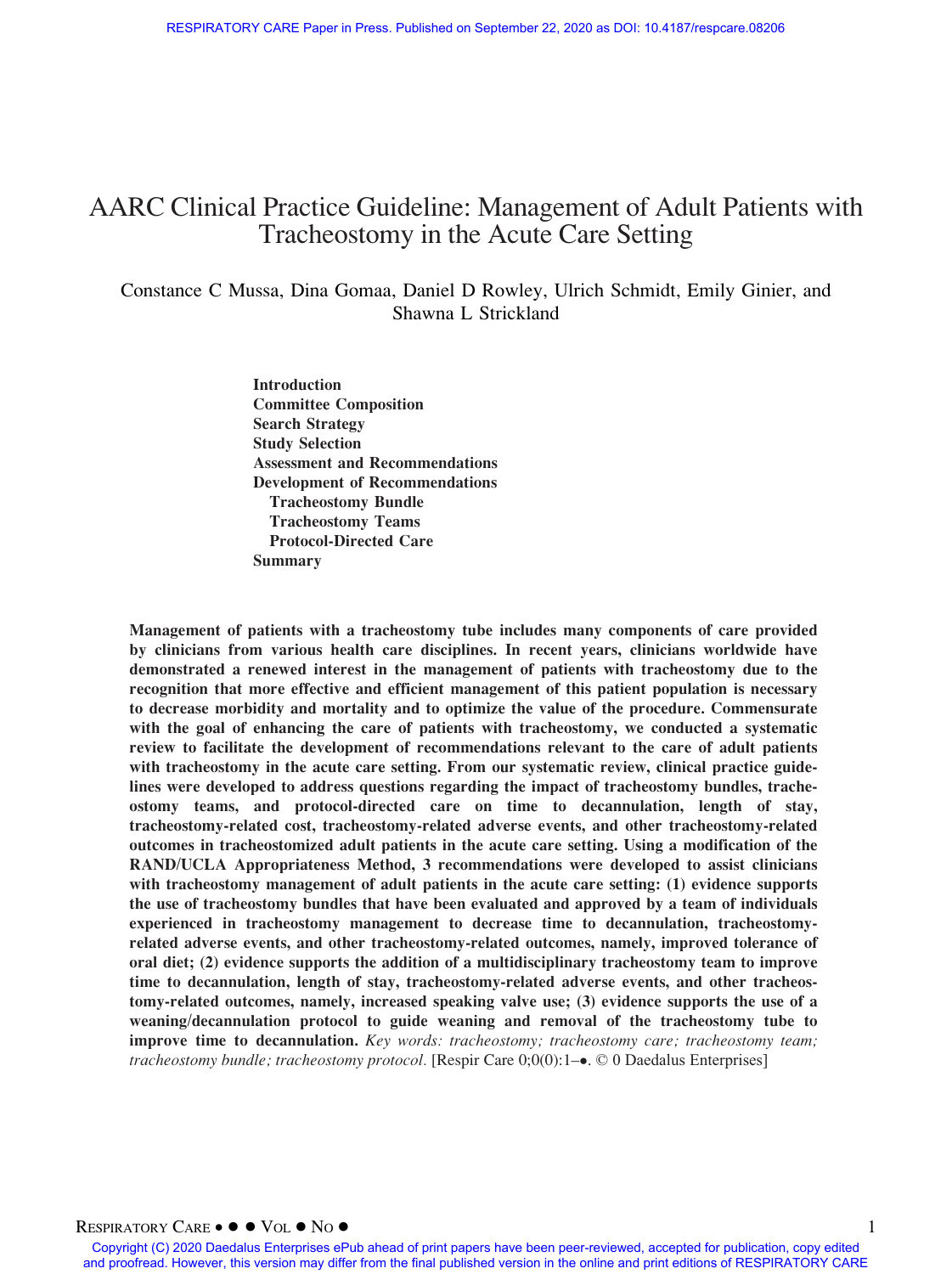# Introduction

A tracheostomy is commonly performed in critically ill patients because it potentially confers several benefits over prolonged endotracheal intubation, including airway stability, facilitation of oral intake, increased comfort, and, possibly, facilitation of weaning.<sup>1-8</sup> Tracheostomy is one of the most common surgical procedures performed in mechanically ventilated, critically ill, adult patients. Between 1993 and 2012, 9.1% of adult patients ( $n = 1,352,432$ ) requiring mechanical ventilation received a tracheostomy.<sup>9</sup> A 2013 review of the University Health System Consortium database of patients cared for between 2002 and 2008 revealed that, of 44,124 acute respiratory failure subjects, 4,776  $(10.8\%)$  underwent tracheostomy.<sup>10</sup> The analysis also revealed that patients with tracheostomy, compared to patients without tracheostomy, had higher morbidity. The care of patients with tracheostomy is costlier because of their longer hospital stay and because they are commonly discharged to a long-term facility.

Halum and colleagues $11$  investigated the long-term outcomes of critically ill patients with ages ranging from 15 to 93 y and reported that subjects with tracheostomy had higher mortality (32.1%) compared with subjects who did not receive a tracheostomy (15.4%). It has been reported that 7% of patients with tracheostomy will suffer an adverse event, and that  $19.7\%$  will not survive to discharge.<sup>12</sup> Mehta et al $<sup>9</sup>$  reported that "even patients who survive the</sup> first year after tracheostomy have remarkably poor outcomes, with multiple readmissions to acute care hospitals."

Adult patients with tracheostomy consume a disproportionate amount of health care resources. $13$  Providing cost-

Supplementary material related to this paper is available at [http://www.](http://www.rcjournal.com) [rcjournal.com](http://www.rcjournal.com).

Mr Rowley has disclosed relationships with Draeger, Philips, and Mallinckrodt. Dr Strickland is an executive staff member of the American Association for Respiratory Care. The remaining authors have disclosed no conflicts of interest.

Correspondence: Constance C Mussa PhD RRT. Email: [ccmussa@pointoflightconsulting.org.](mailto:ccmussa@pointoflightconsulting.org)

DOI: 10.4187/respcare.08206

effective, high-quality care for patients with tracheostomies is a complex undertaking that can be challenging due to multiple factors, including the nature and severity of disease, patient age, the use of an extensive assortment of tracheostomy tubes, and variations in the skill level of care providers. Effective and efficient management of patients with tracheostomy is necessary to prevent morbidity and mortality and to reduce the cost of care in this patient population. We conducted a systematic review of peer-reviewed literature to develop recommendations that could enhance the care of adult patients in the acute care setting with tracheostomy tubes in situ. The clinical practice guidelines that were developed from this systematic review are centered around the following questions relevant to the management of adult patients in the acute care setting:

- 1. Does the use of a tracheostomy bundle impact time to decannulation, length of stay (LOS), tracheostomyrelated cost, and tracheostomy-related adverse events in tracheostomized adult patients in the acute care setting?
- 2. Does the use of tracheostomy teams impact time to decannulation, LOS, tracheostomy-related cost, and tracheostomy-related adverse events in tracheostomized adult patients in the acute care setting?
- 3. Does protocol-directed care impact time to decannulation, LOS, tracheostomy-related cost, and tracheostomy-related adverse events in tracheostomized adult patients in the acute care setting?

### Committee Composition

A committee was selected by American Association for Respiratory Care (AARC) leadership based on their known experience related to the topic, interest in participating in the project, and commitment to the process details. The committee first met face-to-face, where they were introduced to the process of developing clinical practice guidelines. At that time, the committee selected a chair and wrote a first draft of questions in a format that directly related to the patient, intervention, comparison, and outcome (PICO). Subsequent meetings occurred as needed by conference call and included AARC staff as needed. Frequent email communications occurred among committee members and AARC staff. The committee members received no remuneration for their participation in the process, though their expenses for the faceto-face meeting were covered by the AARC.

#### Search Strategy

A literature search was conducted using the PubMed, CINAHL via EBSCOhost, and the Scopus.com databases

Dr Mussa is affiliated with Point of Light Consulting, Brooklyn, New York. Ms Gomaa is affiliated with the Department of Surgery, Division of Trauma/Critical Care, University of Cincinnati, Cincinnati, Ohio. Mr Rowley is affiliated with Pulmonary Diagnostics & Respiratory Therapy Services, University of Virginia Medical Center, Charlottesville, Virginia. Dr Schmidt is affiliated with the Department of Anesthesiology, University of California San Diego, San Diego, California. Ms Ginier is affiliated with the Taubman Health Sciences Library, University of Michigan, Ann Arbor, Michigan. Dr Strickland is affiliated with the American Association for Respiratory Care, Irving, Texas.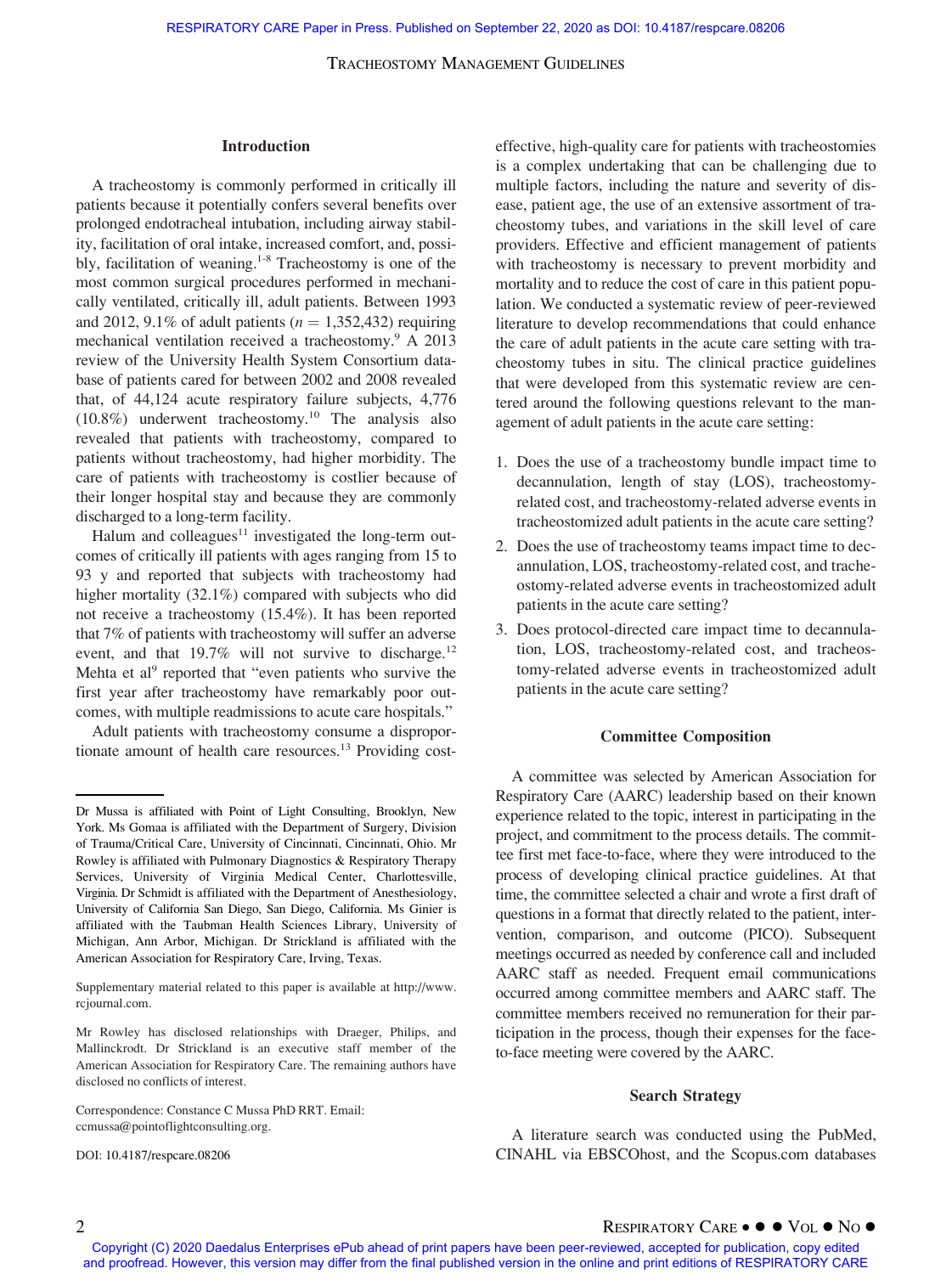for studies on tracheostomy care in hospitalized adult patients. The search strategies used a combination of relevant controlled vocabulary (ie, Medical Subject Headings and CINAHL Headings) and keyword variations that related to tracheostomy care and techniques, hospitalization, and outcomes. The searches were limited to Englishlanguage studies about human populations. The searches were also designed to filter out citations indexed as commentaries, editorials, interviews, news, or reviews. No date restrictions were applied to the searches. Refer to the online supplement for the complete search strategy executed in each database (see the supplementary materials at [http://](http://www.rcjournal.com) [www.rcjournal.com](http://www.rcjournal.com)). Duplicate citations were identified and removed using EndNote X7 citation management software (Clarivate Analytics, Philadelphia, Pennsylvania).

### Study Selection

Two reviewers independently assessed study eligibility in the Covidence systematic review software (Melbourne, Australia). Inclusion criteria used to assess eligibility were: (1) tracheostomy and (2) adult population. The exclusion criteria used were: (1) not tracheostomy care, (2) non-clinical topic, (3) pediatric population, (4) endotracheal tube, (5) intubated patients, (6) laryngectomy, (7) case study, and (8) not empirical research (eg, theory or opinion articles).

# Assessment and Recommendations

The search strategies retrieved 1,457 articles. After the removal of duplicates, 1,117 articles remained for screening, of which 1,000 were excluded at the title and abstract level. Of the remaining 117 articles, 96 were excluded following full text review against the inclusion and exclusion criteria. During the extraction phase, 4 additional articles were excluded. A total of 17 articles were included in this systematic review (Fig. 1). Of these studies, 10 focused on the use of tracheostomy teams,  $14-23$  5 focused on the use of a tracheostomy weaning/decannulation protocol, $24-28$  1 study focused on the use of a tracheostomy-related acquired pressure ulcer (TRAPU) bundle,<sup>29</sup> and 1 study focused on a

T1-3 tracheostomy management bundle. $30$  Tables 1–3 present T4 the key details from the 17 included studies, and Table 4 provides a summary of the key findings for each PICO question addressed in this review.

Risk of bias for most of the studies (no.  $= 16$ ) was ranked as low or moderate at the quality assessment; only 1 study was ranked as high. The most common limitations to the quality of the studies were small sample size, retrospective study design, inadequate description of study subjects and procedures, and weakness in statistical methodology.



Fig. 1. Flow chart.

#### Development of Recommendations

It is recognized that a process is necessary to combine the best available evidence with the collective experience of committee members. To achieve this, a modification of the RAND/UCLA Appropriateness Method<sup>31</sup> was used. The literature was collapsed into evidence tables according to PICO question. Individual panel members were assigned the task of writing a systematic review of the topic, drafting 1 or more recommendations, and suggesting the level of evidence supporting the recommendation: (A) convincing scientific evidence based on randomized controlled trials of sufficient rigor; (B)

RESPIRATORY  $\text{CARE} \bullet \textcolor{red}{\bullet} \textcolor{blue}{\bullet} \text{No} \textcolor{red}{\bullet}$ <br>Copyright (C) 2020 Daedalus Enterprises ePub ahead of print papers have been peer-reviewed, accepted for publication, copy edited and proofread. However, this version may differ from the final published version in the online and print editions of RESPIRATORY CARE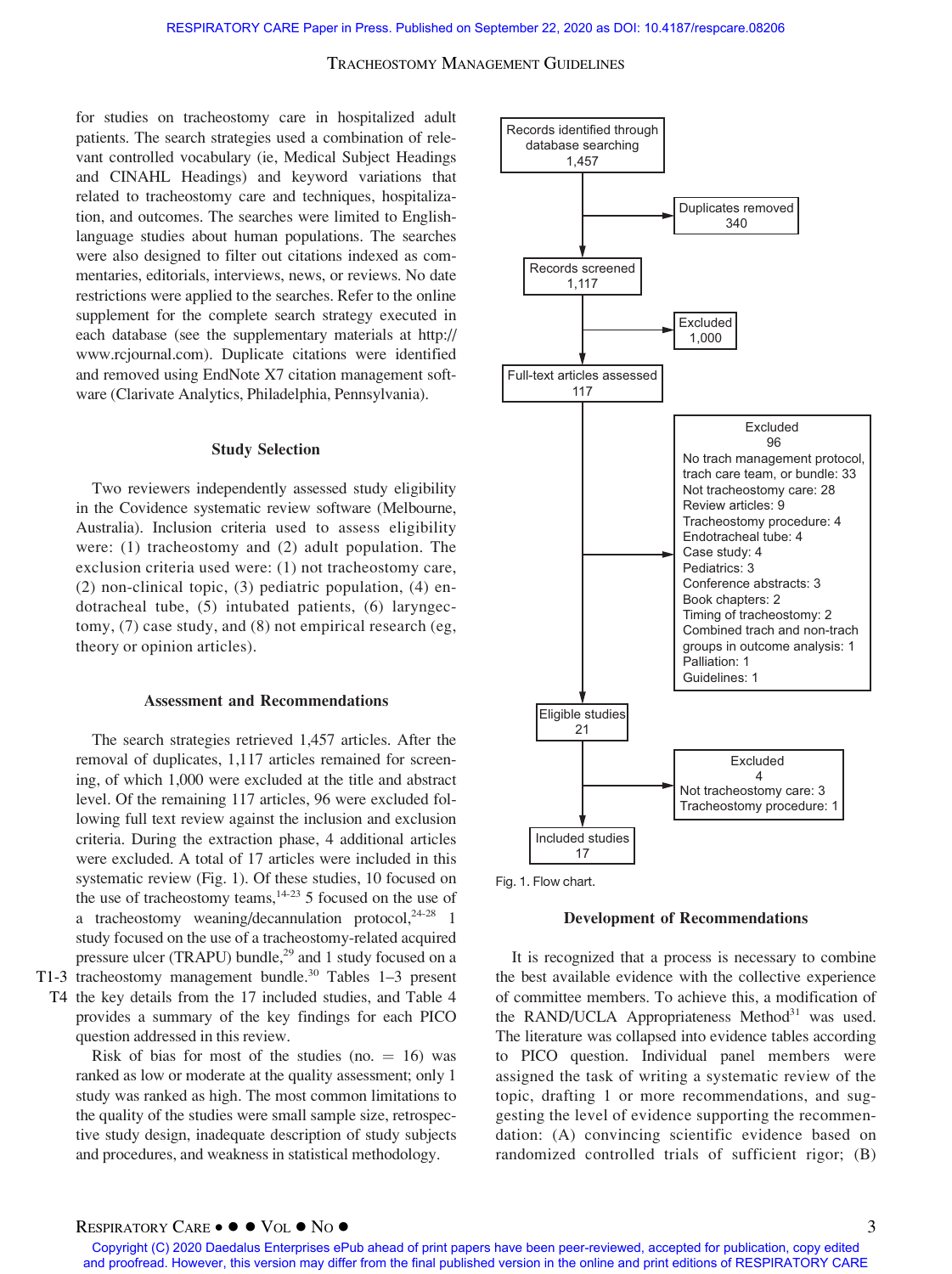| Study                                                                                                                                                                                           | Study Design                                         | Interventions                                                                                                                                                                                                                                                                                                                    | Subjects, $n$                                                                                       | Outcomes, $n(\%)$                                                                                                                                                                                                                                                                                                           | Main Findings                                                                                                                                                                                            |
|-------------------------------------------------------------------------------------------------------------------------------------------------------------------------------------------------|------------------------------------------------------|----------------------------------------------------------------------------------------------------------------------------------------------------------------------------------------------------------------------------------------------------------------------------------------------------------------------------------|-----------------------------------------------------------------------------------------------------|-----------------------------------------------------------------------------------------------------------------------------------------------------------------------------------------------------------------------------------------------------------------------------------------------------------------------------|----------------------------------------------------------------------------------------------------------------------------------------------------------------------------------------------------------|
| Mah et al $^{30}$                                                                                                                                                                               |                                                      | Prospective cohort Trach care bundle consisting of 4 parts: G1: pre-tracheostomy service: 61<br>with automated RT and SLP consults,<br>(1) an electronic postoperative order set<br>system, (3) an RT-driven decannula-<br>a formal rounding process by TCT<br>(2) a trach tracking and following<br>and $(4)$<br>tion protocol, | G2: tracheostomy service alone: 124<br>G3: tracheostomy service + post-<br>tracheostomy bundle: 204 | Rates of decannulation before<br>G3: 35.5 $(28.0-48.0)$ , $P = .35$<br>Tolerance of oral diet before<br>G3: 54 (26.0), $P = .002$<br>G3: 96 (46.4), $P = .005$<br>$G1: 38.0 (29.5-63.0)$<br>Length of stay, d*<br>G2: 36.0 (28.0)<br>G1: 15(24.6)<br>G2: 18(14.5)<br>G2: 44(35.5)<br>discharge:<br>discharge:<br>G1: 5(8.2) | tomy service improved decannula-<br>Tracheostomy bundle plus tracheos-<br>tracheostomy service without the<br>tion rate and tolerance of feeding<br>before discharge compared to<br>tracheostomy bundle. |
| O'Toole et al <sup>29</sup>                                                                                                                                                                     | Pretest/posttest                                     | <b>TRAPU</b> bundle                                                                                                                                                                                                                                                                                                              | G2: Post-TRAPU bundle: 155<br>G1: Pre-TRAPU bundle: 183                                             | G2: $2(1.3), P < 0.03$<br><b>TRAPU</b> events<br>G1: 20(10.9)                                                                                                                                                                                                                                                               | Adoption of a TRAPU care bundle at<br>incidence of hospital-acquired tra-<br>cheostomy-related pressure ulcers.<br>a tertiary care institution resulted<br>in a significant reduction in the             |
| SLP = speech-language pathology<br>* Median (interquartile range).<br>$RT =$ respiratory therapy<br>$TCT =$ trach care team<br>$\text{track} = \text{traches}$<br>$G_n = \text{study group } n$ | TRAPU = tracheostomy-related acquired pressure ulcer |                                                                                                                                                                                                                                                                                                                                  |                                                                                                     |                                                                                                                                                                                                                                                                                                                             |                                                                                                                                                                                                          |

Observational Studies of Outcomes in Tracheostomized Adult Subjects in the Acute Care Setting Managed With a Tracheostomy Care Bundle Table 1. Observational Studies of Outcomes in Tracheostomized Adult Subjects in the Acute Care Setting Managed With a Tracheostomy Care Bundle Table 1.

# TRACHEOSTOMY MANAGEMENT GUIDELINES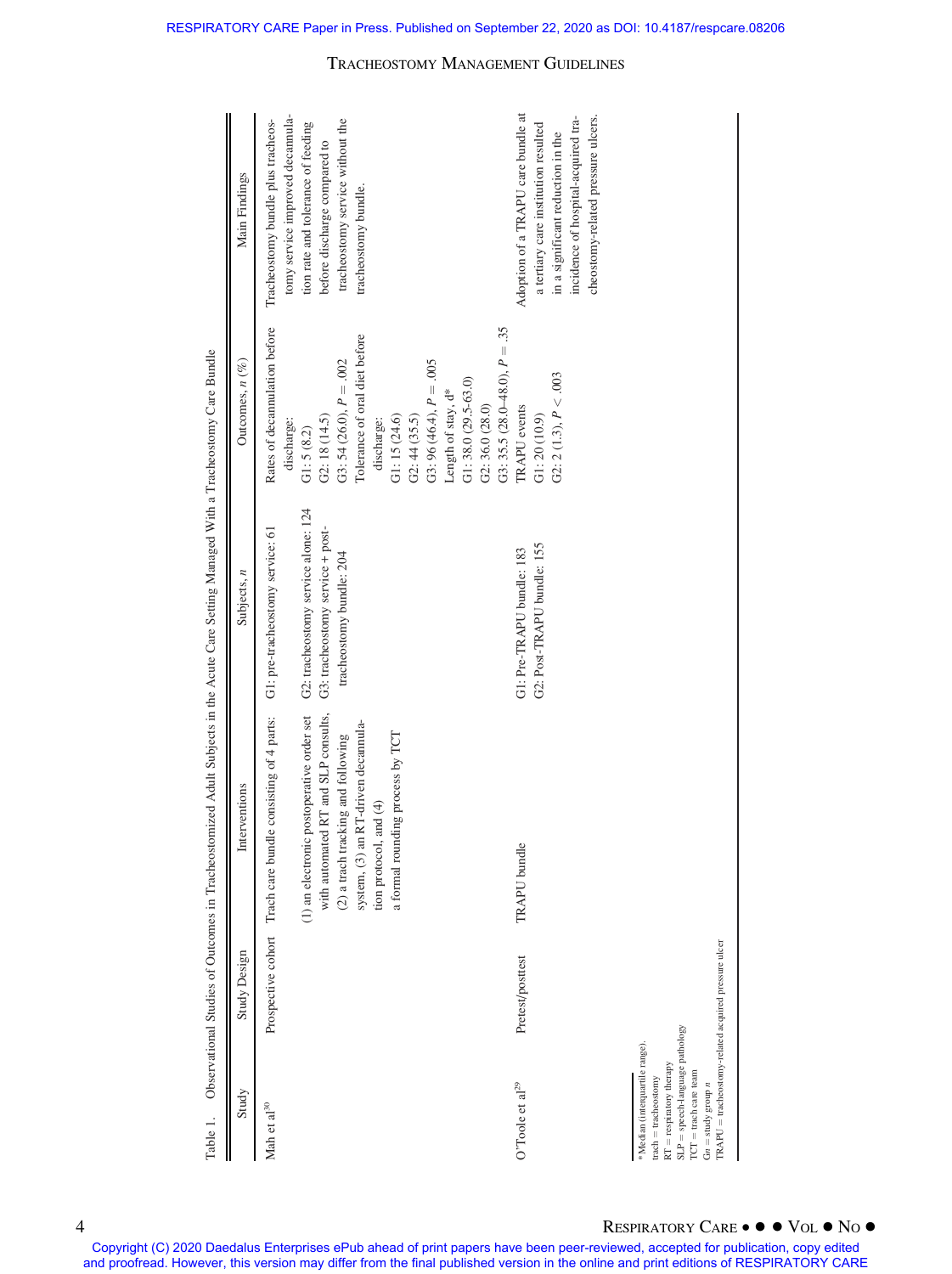| Study                 | Study Design                                                                   | Interventions                                                                                                                                  | Subjects, n                                                                         | Outcomes                                                                                                                                                                                                                                                               | Main Findings                                                                                                                                                                                                                                                                                     |
|-----------------------|--------------------------------------------------------------------------------|------------------------------------------------------------------------------------------------------------------------------------------------|-------------------------------------------------------------------------------------|------------------------------------------------------------------------------------------------------------------------------------------------------------------------------------------------------------------------------------------------------------------------|---------------------------------------------------------------------------------------------------------------------------------------------------------------------------------------------------------------------------------------------------------------------------------------------------|
| Arora et al $^{14}$   | Pretest/posttest                                                               | <b>T-led MDT</b><br>trach team<br>Weekly EN                                                                                                    | G1: pre-TMDT ward<br>G2: TMDT ward<br>rounds: $79$<br>rounds: 10                    | Mean time to decamulation, d:<br>Compliance with trach care<br>Mean total trach time, d:<br>G2: $5.4, P < .001$<br>$G2: 23.8, P = .13$<br>bundle, $\%$ :<br>G1:33.9<br>G1: 21.1<br>G1:58<br>G2:94                                                                      | round resulted in increased compliance<br>following discharge from ICU to ward.<br>Decrease in mean decannulation time<br>Implementation of weekly TMDT ward<br>with tracheostomy care bundle.                                                                                                    |
| Cameron et al $^{15}$ | cohorts, before<br>design with 2<br>Matched-pairs<br>intervention<br>and after | vided policy, education,<br>twice a week, and pro-<br>coordinated trach care<br>consultative team that<br>TRAMS introduced as a<br>and support | G1: pre-TRAMS period:<br>G2: post-TRAMS<br>period: 34<br>34                         | Trach-related emergencies, n<br>Duration of cannulation, d*:<br>G2: 41.5 (29-62), $P = .03$<br>G2: 16.5 (12-25), $P = .08$<br>Speaking valve use, %<br>$G1: 22.5 (17-58)$<br>$G1:60(38-106)$<br>G2: $82, P < .01$<br>$LOS, d^*$ :<br>G1:35<br>G1:2<br>G2:0             | sooner, and the tracheostomy tube was<br>Implementing a TRAMS improved out-<br>removed earlier, with associated cost<br>patients left acute care sooner, spoke<br>implementing TRAMS were about 8<br>comes of spinal cord injury patients;<br>savings. Annual cost savings from<br>times greater. |
| Cetto et al $^{16}$   | Pretest/posttest                                                               | TMDT with task-based<br>checklist                                                                                                              | G2: post-intervention of<br>G1: pre-intervention of<br><b>TMDT: 102</b><br>TMDT: 95 | Number of clinical incidents in<br>2nd year after intervention:<br>following ICU discharge, d<br>Mean time to decannulation<br>Mean total trach time, d<br>G2: $14.14$ , $P = .08$<br>Mean ICU LOS, d<br>G1:19.16<br>G1:58<br>G1:34<br>G2:25<br>G1:21<br>G2:11<br>G2:7 | (Continued)<br>reduced clinical incidents, and shortened<br>process, reduced the total time a trache-<br>ostomy tube was in situ, substantially<br>A multidisciplinary care model signifi-<br>cantly expedited the decannulation<br><b>ICU LOS.</b>                                               |
|                       |                                                                                |                                                                                                                                                |                                                                                     |                                                                                                                                                                                                                                                                        |                                                                                                                                                                                                                                                                                                   |

Observational Studies of Outcomes in Tracheostomized Adult Subjects in the Acute Care Setting Managed With a Tracheostomy Care Team Table 2. Observational Studies of Outcomes in Tracheostomized Adult Subjects in the Acute Care Setting Managed With a Tracheostomy Care Team Table 2.

TRACHEOSTOMY MANAGEMENT GUIDELINES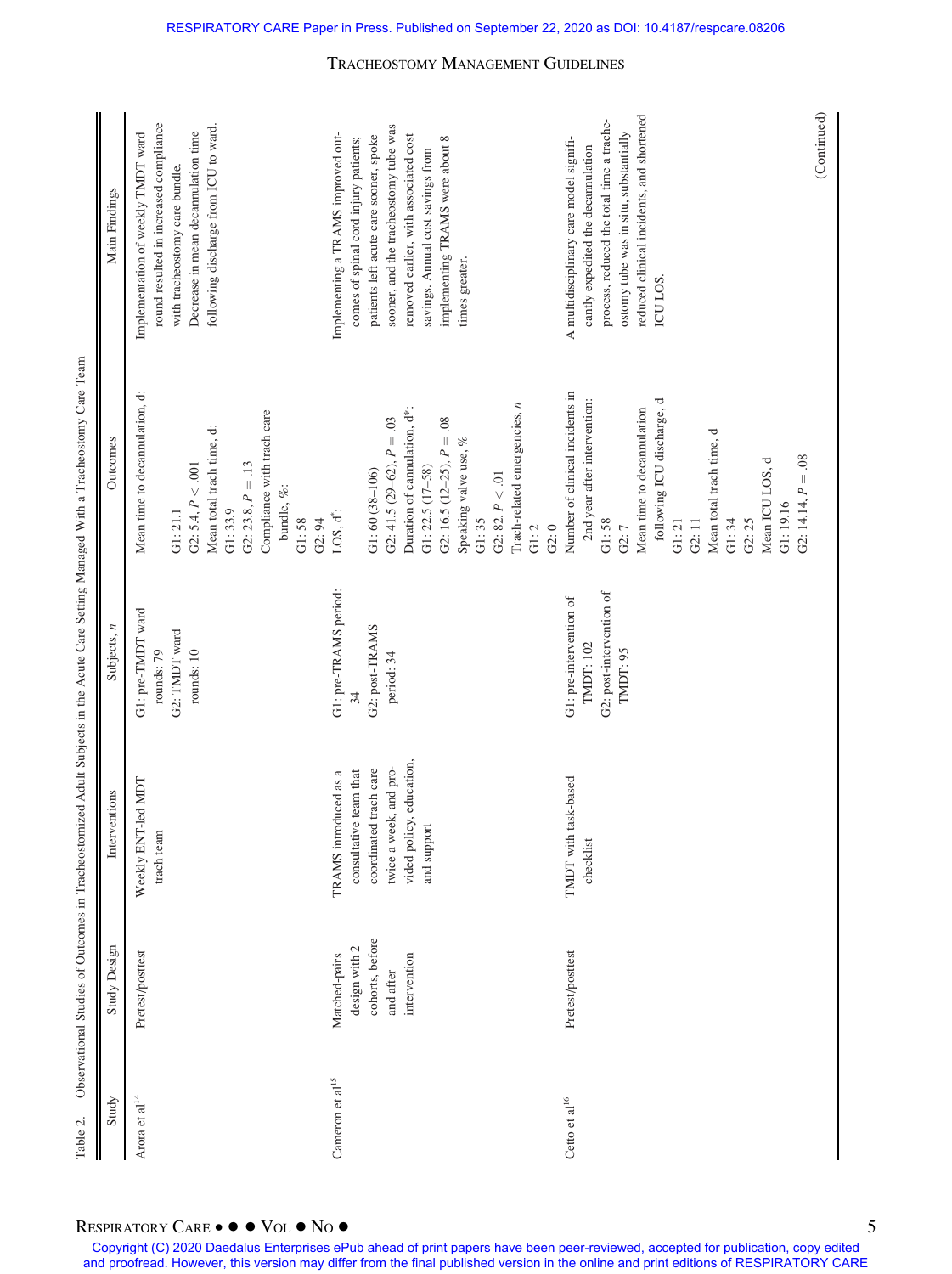| Study                                               | Study Design                                                               | Interventions                                                                                                | Subjects, n                                | Outcomes                                                                                                                                                                                                                                                                                                            | Main Findings                                                                                                                           |
|-----------------------------------------------------|----------------------------------------------------------------------------|--------------------------------------------------------------------------------------------------------------|--------------------------------------------|---------------------------------------------------------------------------------------------------------------------------------------------------------------------------------------------------------------------------------------------------------------------------------------------------------------------|-----------------------------------------------------------------------------------------------------------------------------------------|
| de Mestral et al $^{17}$                            | 2 cohorts before<br>intervention<br>and after                              | ICU to medical or surgi-<br>patients who went from<br>TMDT meeting twice a<br>week for rounds on<br>cal ward | G2: post-service: 54<br>G1: preservice: 32 | Calls for respiratory distress, $\%$<br>Mean downsizing time, d<br>Speaking valve use, $\%$<br>Decannulation time, d<br>G2: $16.7, P = .039$<br>G2: $67.4, P < .001$<br>Tube blockage, %<br>G2: $28.4, P = .91$<br>G2: $5.5, P = .02$<br>$G2: 9.4, P = .23$<br>G1: 25.0<br>G1:37.5<br>G1:50.4<br>G1:19.4<br>G1:26.0 | reduced tracheostomy-related complica-<br>tions and increased use of a speaking<br>Care provided by specialized TMDT<br>valve.          |
| LeBlanc et al $^{18}$                               | torical controls<br>study with his-<br>Retrospective                       | TMDT                                                                                                         | G2: 34<br>G1:27                            | Mean time to decamulation, d:<br>Extended Glasgow coma scale:<br>G2: 35.44 (19.91), $P = .29$<br>G2: 69.94 (42.42), $P = .03$<br>Speaking valve use:<br>G1: 107.8 (83.36)<br>G1: 41.93 (27.08)<br>$G2: 71, P = .04$<br>$G2: 4, P = .09$<br>Mean LOS, d:<br>G1:33<br>G1:3                                            | Implementation of tracheostomy team was<br>more frequent use of speaking valve.<br>associated with decreased LOS and                    |
| Norwood et al $^{19}$<br>Parker et al <sup>20</sup> | Prospective obser-<br>historic control<br>Pretest/posttest<br>vationalwith | Tracheostomy specialty<br>Trach care team<br>team                                                            | G2:119<br>G1:51                            | Discharge to ward with tracheos-<br>Trach-related complications on<br>Mean time to decannulation, d<br>G2: $17.6, P = .006$<br>G1: 4 (2 deaths)<br>G2: 0, $P = .003$<br>tomy tube, $\%$<br>Mean LOS, d:<br>G1:18.96<br>G2:18.5<br>floor<br>G1:39                                                                    | tracheostomy-related complications on<br>Significant reduction of patients with tra-<br>cheostomy in place transferred; fewer<br>floor. |
|                                                     |                                                                            |                                                                                                              |                                            |                                                                                                                                                                                                                                                                                                                     | (Continued)                                                                                                                             |

Table 2 Continued

Table 2 Continued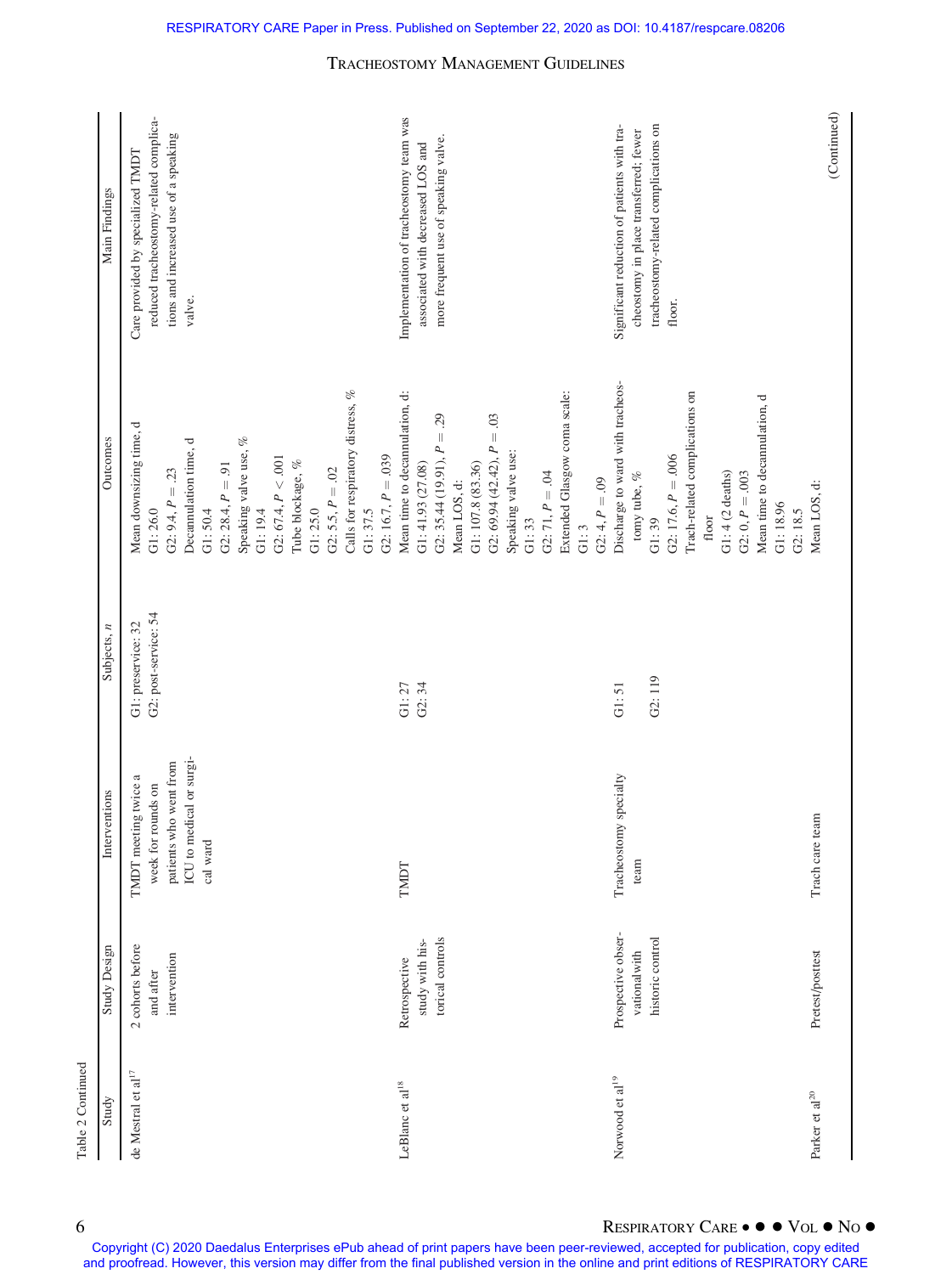| Table 2 Continued                                                                  |                                                    |                             |                                           |                                  |                                                                                     |
|------------------------------------------------------------------------------------|----------------------------------------------------|-----------------------------|-------------------------------------------|----------------------------------|-------------------------------------------------------------------------------------|
| Study                                                                              | Study Design                                       | Interventions               | Subjects, n                               | Outcomes                         | Main Findings                                                                       |
|                                                                                    |                                                    |                             | G1: Pre-trach care team:<br>$\frac{1}{4}$ |                                  | significant reductions in survivors' mean<br>Tracheostomy team approach resulted in |
|                                                                                    |                                                    |                             | G2: Post-trach care                       | G1:50                            | hospital LOS (from 50 d to 27 d); no                                                |
|                                                                                    |                                                    |                             | team: 75                                  | G2: 27, P < .001                 | statistically significant reduction in                                              |
|                                                                                    |                                                    |                             |                                           | Trach-related adverse events, n  | adverse events resulted from implemen-                                              |
|                                                                                    |                                                    |                             |                                           | $(\%)$                           | tation of the team approach.                                                        |
|                                                                                    |                                                    |                             |                                           | G2: 18 (24)<br>G1:6(32)          |                                                                                     |
| Sodhi et al <sup>21</sup>                                                          | Pretest/posttest                                   | Specialist trach care nurse | G1: pre-trach care nurse                  | Trach-related adverse events, n  | Implementation of a specialist tracheos-                                            |
|                                                                                    |                                                    | team                        | team: 82                                  | $(\%).$                          | tomy care nurse team decreased compli-                                              |
|                                                                                    |                                                    |                             | G2: Post-trach care                       | G1: 28(34.1)                     | cation rates and ICU readmissions,                                                  |
|                                                                                    |                                                    |                             | nurse team: 107                           | G2: $7(6.5), P < .001$           | increased the number of decannulations,                                             |
|                                                                                    |                                                    |                             |                                           | Mean ± SD LOS, d:                | and reduced the average LOS                                                         |
|                                                                                    |                                                    |                             |                                           | $G1:36 \pm 36.88$                |                                                                                     |
|                                                                                    |                                                    |                             |                                           | G2: $26.9 \pm 17.55$ , $P = .03$ |                                                                                     |
| Tobin and                                                                          | Case-control                                       | Tracheostomy care pro-      | G1: Pre-TMDT                              | Time to decamulation, d*:        | Implementation of a tracheostomy care                                               |
| Santamaria $^{22}$                                                                 |                                                    | vided by multidiscipli-     | G2: Post-TMDT                             | $G1:14(7-31)$                    | team was associated with reduced time                                               |
|                                                                                    |                                                    | nary team                   |                                           | G2: $7(3-17), P < .01$           | to decannulation and reduced hospital                                               |
|                                                                                    |                                                    |                             |                                           | LOS, d <sup>*</sup> :            | LOS.                                                                                |
|                                                                                    |                                                    |                             |                                           | $G1: 43(29-73)$                  |                                                                                     |
|                                                                                    |                                                    |                             |                                           | G2: 34.5 (26-53), $P < 0.5$      |                                                                                     |
| Welton et al <sup>23</sup>                                                         | Case-control                                       | TMDT with tracheostomy      | G1: Pre-tracheostomy                      | Mean time to decamulation, d:    | There was no difference in time to trache-                                          |
|                                                                                    |                                                    | management protocol         | team: 20                                  |                                  | ostomy tube decannulation pre- and                                                  |
|                                                                                    |                                                    |                             | G2: Post-tracheostomy                     | G1: 27.3 (32.1)                  | post-tracheostomy team implementation.                                              |
|                                                                                    |                                                    |                             | team: 24                                  | G2: 31.8 (26.5), $P = .62$       | However, there was marked improve-                                                  |
|                                                                                    |                                                    |                             |                                           | Mean time from tracheostomy      | ment in the initial SLP referral times                                              |
|                                                                                    |                                                    |                             |                                           | insertion to SLP (swallowing)    | after tracheostomy insertion.                                                       |
|                                                                                    |                                                    |                             |                                           | referral, d:                     |                                                                                     |
|                                                                                    |                                                    |                             |                                           | G1: 51.8 (37.2)                  |                                                                                     |
|                                                                                    |                                                    |                             |                                           | G2: 26.3 (26.3), $P = .01$       |                                                                                     |
|                                                                                    |                                                    |                             |                                           |                                  |                                                                                     |
| ENT = ears/nose/throat (otolaryngology) service<br>* Median (interquartile range). |                                                    |                             |                                           |                                  |                                                                                     |
| TMDT = tracheostomy multidisciplinary team<br>MDT = multidisciplinary team         |                                                    |                             |                                           |                                  |                                                                                     |
| $G_n = \text{study group } n$                                                      |                                                    |                             |                                           |                                  |                                                                                     |
| $LOS = length of stay$                                                             | TRAMS = tracheostomy review and management service |                             |                                           |                                  |                                                                                     |
| $SLP =$ speech-language pathology                                                  |                                                    |                             |                                           |                                  |                                                                                     |

# RESPIRATORY CARE  $\bullet \bullet \bullet \bullet$  VOL  $\bullet$  No  $\bullet$

Copyright (C) 2020 Daedalus Enterprises ePub ahead of print papers have been peer-reviewed, accepted for publication, copy edited and proofread. However, this version may differ from the final published version in the online and print editions of RESPIRATORY CARE

7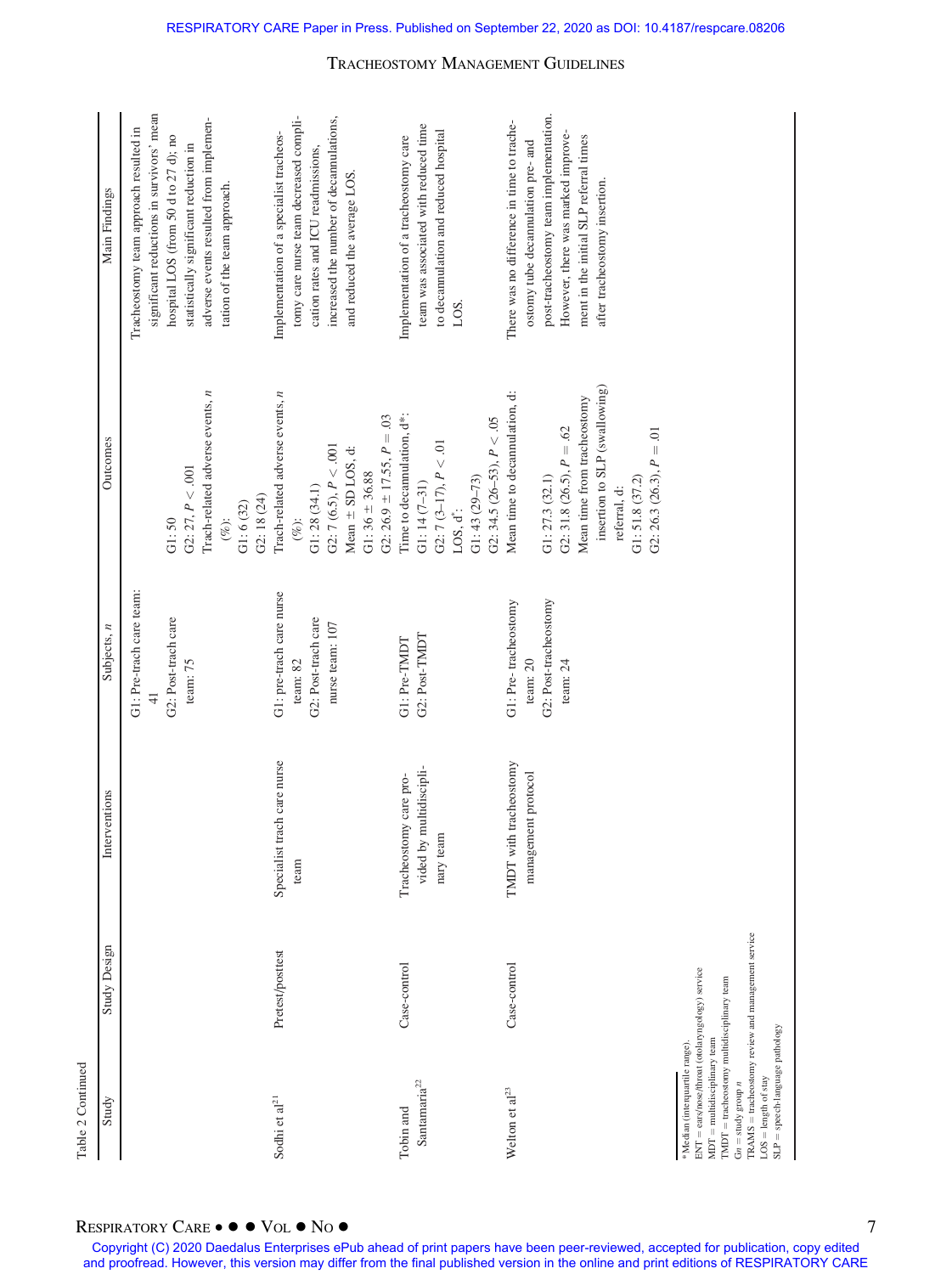| Table 3.                           |                               |                                                      |                                                                                                                                                                                                                                                                               | Observational Studies of Outcomes in Tracheostomized Adult Subjects in the Acute Care Setting Managed With a Tracheostomy Management Protocol                                                   |                                                                                                                                                                                                                                                                                                                                                                               |
|------------------------------------|-------------------------------|------------------------------------------------------|-------------------------------------------------------------------------------------------------------------------------------------------------------------------------------------------------------------------------------------------------------------------------------|-------------------------------------------------------------------------------------------------------------------------------------------------------------------------------------------------|-------------------------------------------------------------------------------------------------------------------------------------------------------------------------------------------------------------------------------------------------------------------------------------------------------------------------------------------------------------------------------|
| Study                              | Study Design                  | Interventions                                        | Subjects, $n$                                                                                                                                                                                                                                                                 | Outcomes                                                                                                                                                                                        | Main Findings                                                                                                                                                                                                                                                                                                                                                                 |
| Clifford and Spencer <sup>24</sup> | Pretest/posttest              | Tracheostomy weaning<br>protocol                     | weaning protocol: 61<br>G2: post-tracheostomy<br>G1: pre-tracheostomy<br>weaning protocol:<br>124                                                                                                                                                                             | Mean time to decannulation, d:<br>G2: $2.85(1.35), P = .18$<br>G1: 4.20 (4.23)                                                                                                                  | in the intervention group than in the control<br>lation of 1.35 d, but this difference was not<br>group with a reduction in time to decannu-<br>Time from intubation to extubation was less<br>statistically significant.                                                                                                                                                     |
| Frank et al <sup>25</sup>          | Retrospective chart<br>review | Multidisciplinary swallowing<br>and weaning protocol | G2:35<br>G1:12                                                                                                                                                                                                                                                                | Mean time to decamulation, d:<br>Decamulation rate, $n$ (%):<br>G2: 48.2 (51.6), $P = .02$<br>G1:10(83.3)<br>G2: 33(94.3)<br>G1:94.7(60)                                                        | with earlier decannulation in dysphagic<br>Multidisciplinary protocol was associated<br>patients.                                                                                                                                                                                                                                                                             |
| Smith et al <sup>26</sup>          | Prospective cohort            | Decannulation protocol                               | G3: Follow-up cohort<br>G1: Baseline cohort<br>G2: Pilot cohort                                                                                                                                                                                                               | Tracheostomy adverse events, n<br>Mean time to decamulation, d:<br>G3: 8.1 (7.01), $P = .003$<br>G2: 15.7 (2.8), $P < .001$<br>G1: 15.5 (12.1)v<br>G1:7(27)<br>G2:4(19)<br>G3:5(13)<br>$(\%)$ : | Decannulation protocol consistently decreased<br>the time to decannulation and had a sustain-<br>use of the protocol was not associated with<br>able impact in clinical practice over time;<br>any increase in adverse events.                                                                                                                                                |
| Thompson-Ward et al <sup>27</sup>  | Retrospective cohort          | Tracheostomy weaning<br>protocol                     | used in the decannula-<br>with capping and rou-<br>G1: Tracheostomy man-<br>G2: Tracheostomy man-<br>tine downsizing used<br>in the decannulation<br>without capping and<br>routine downsizing<br>agement protocol<br>agement protocol<br>tion process: 128<br>processes: 140 | Mean time to decannulation, d:<br>G2: $25(17.04)$ , $P < .05$<br>G1: 30(22.70)                                                                                                                  | not include capping and routine downsizing<br>capping in the assessment for tracheostomy<br>Tracheostomy management protocol that did<br>tube decannulation compared to subjects<br>resulted in reduced time to tracheostomy<br>tube management protocol that included<br>in the decannulation assessment process<br>who were managed with a tracheostomy<br>tube downsizing. |
|                                    |                               |                                                      |                                                                                                                                                                                                                                                                               |                                                                                                                                                                                                 | (Continued)                                                                                                                                                                                                                                                                                                                                                                   |

Observational Studies of Outcomes in Tracheostomized Adult Subjects in the Acute Care Setting Managed With a Tracheostomy Management Protocol Table 3. Observational Studies of Outcomes in Tracheostomized Adult Subjects in the Acute Care Setting Managed With a Tracheostomy Management Protocol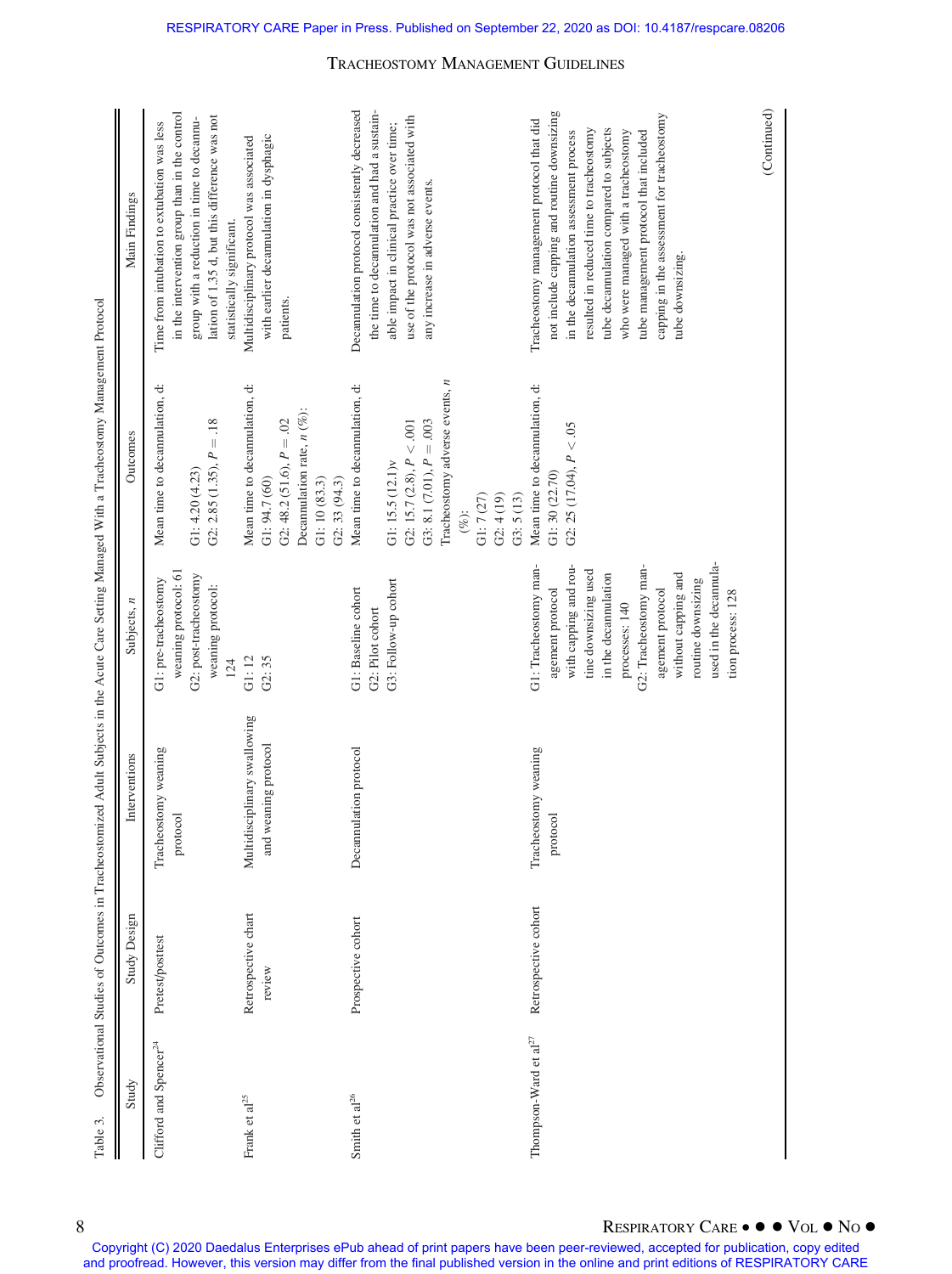weaker scientific evidence based on lower levels of evidence such as cohort studies, retrospective studies, case-control studies, and cross-sectional studies; (C) based on the collective experience of the committee.

Committee members reviewed the first draft of evidence tables, systematic reviews, recommendations, and evidence levels. Each committee member rated each recommendation using a Likert scale of 1–9, with 1 meaning expected harms greatly outweigh the expected benefits and 9 meaning expected benefits greatly outweigh the expected harms. The ratings were returned to the committee chair. The first ratings were done with no interaction among committee members. A conference call was convened, during which the individual committee ratings were discussed. Particular attention was given to any outlier scores and the justification. Recommendations and evidence levels were revised with input from the committee members. After discussing each PICO question, committee members re-rated each recommendation. The final median and range of committee members' scores are reported. Strong agreement required that all committee members rank the recommendation 7 or higher, whereas weak agreement meant that one or more committee members ranked the recommendation below 7, but the median vote was at least 7. For recommendations with weak agreement, the percentage of committee members who rated 7 or above was calculated and reported after each weak recommendation. Figure 2 illustrates the process flow the panel used to rate the appropriateness and quality of the literature selected through the search process.

Drafts were distributed among committee members in several iterations. When all committee members were satisfied, the document was submitted for publication. The clinical practice guidelines were subjected to peer review before final publication.

### Tracheostomy Bundle

Patients with tracheostomies are medically complex and require integrated care from several different health care professionals. To streamline the care of multiple providers, care bundles have been introduced. A care bundle consists of 3–5 components that describe structured approaches to providing care to a specific patient population [\(http://www.](http://www.ihi.org/topics/bundles/pages/default.aspx) [ihi.org/topics/bundles/pages/default.aspx](http://www.ihi.org/topics/bundles/pages/default.aspx), accessed June 2, 2020). Care bundles have become commonplace because their use has demonstrated improvement in both care processes and outcomes. For example, discharge care bundles for patients with COPD result in fewer hospital readmissions,<sup>32</sup> and specific ventilator bundle components are associated with improved outcomes.<sup>33</sup>

Despite this evidence, a review of the relevant literature yielded only 1 observational study of a tracheostomy care bundle, which consisted of 4 structured approaches to

| Study                                             | <b>Study Design</b>    | Interventions                                     | Subjects, $n$                       | Outcomes                    | Main Findings                                                                          |
|---------------------------------------------------|------------------------|---------------------------------------------------|-------------------------------------|-----------------------------|----------------------------------------------------------------------------------------|
| Warnecke et al <sup>28</sup>                      | spective observational | Repeated-measures pro-Swallow evaluation protocol | Tx1: clinical swallow<br>evaluation | Decannulation rate, $n(\%)$ | based on fiberoptic endoscopic evaluation<br>Tracheostomy tube decannulation decisions |
|                                                   | cohort                 |                                                   |                                     | Tx1: 29(29)                 | of swallowing protocol resulted in more                                                |
|                                                   |                        |                                                   |                                     | Tx2: 54 (54)                | subjects being decannulated compared to                                                |
|                                                   |                        |                                                   |                                     |                             | decisions to decamulate based on the                                                   |
|                                                   |                        |                                                   |                                     |                             | clinical swallow evaluation protocol.                                                  |
|                                                   |                        |                                                   | Tx2: fiberoptic endo-               |                             |                                                                                        |
|                                                   |                        |                                                   | scopic evaluation of                |                             |                                                                                        |
|                                                   |                        |                                                   | swallowing protocol:                |                             |                                                                                        |
|                                                   |                        |                                                   | 100                                 |                             |                                                                                        |
|                                                   |                        |                                                   |                                     |                             |                                                                                        |
| $G_n = \text{study group } n$<br>$Tx = treatment$ |                        |                                                   |                                     |                             |                                                                                        |

Table 3. Continued

l'able 3. Continued

RESPIRATORY  $\text{CARE} \bullet \textcolor{red}{\bullet} \textcolor{blue}{\bullet} \text{No} \textcolor{red}{\bullet}$ <br>Copyright (C) 2020 Daedalus Enterprises ePub ahead of print papers have been peer-reviewed, accepted for publication, copy edited and proofread. However, this version may differ from the final published version in the online and print editions of RESPIRATORY CARE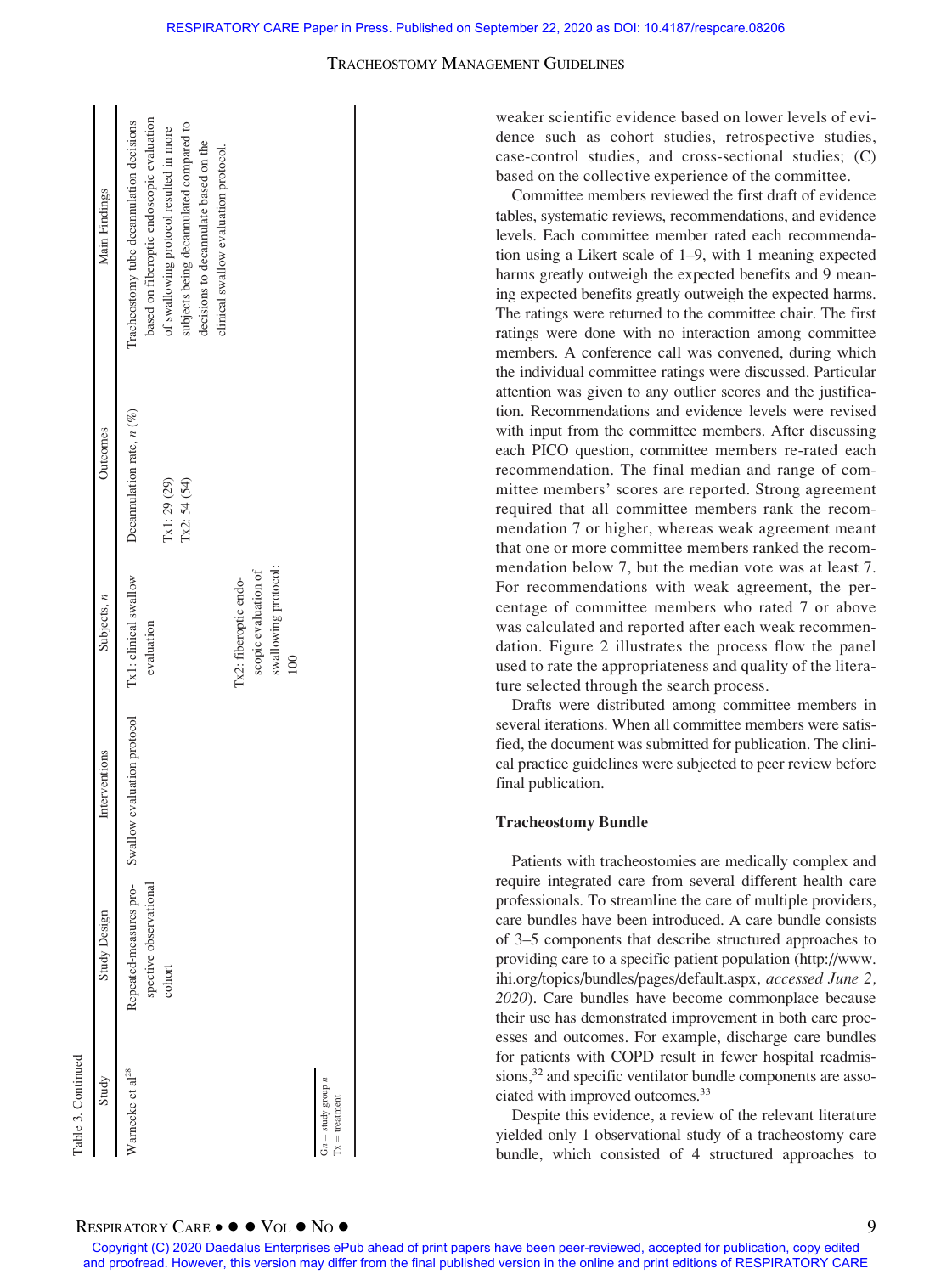### Table 4. Summary of Recommendations for Each PICO Question

| PICO Question                                                                                                                                                                                                                          | Summary of Recommendations                                                                                                                                                                                                                                           |
|----------------------------------------------------------------------------------------------------------------------------------------------------------------------------------------------------------------------------------------|----------------------------------------------------------------------------------------------------------------------------------------------------------------------------------------------------------------------------------------------------------------------|
| 1. Does the use of a tracheostomy bundle impact time to decannula-<br>tion, length of stay, tracheostomy-related cost, and tracheostomy-<br>related critical incidents in tracheostomized adult patients in the<br>acute care setting? | Evidence supports the use of tracheostomy bundles that have been eval-<br>uated and approved by a team of subject-matter experts for tracheostom-<br>ized adult patients in the acute care setting (Evidence level B; median<br>appropriateness score 7, range 6–8). |
| 2. Does the use of tracheostomy teams impact time to decannula-<br>tion, length of stay, tracheostomy-related cost, and tracheostomy-<br>related critical incidents in tracheostomized adult patients in the<br>acute care setting?    | Evidence supports the addition of a multidisciplinary tracheostomy team to<br>the management strategy of tracheostomized adult patients in the acute<br>care setting (Evidence level B; median score 7, range 5–8).                                                  |
| 3. Does protocol-directed care impact time to decannulation, length<br>of stay, tracheostomy-related cost, and tracheostomy-related<br>adverse events in tracheostomized adult patients in the acute care<br>setting?                  | Evidence supports the use of a protocol to guide weaning and removal of<br>the tracheostomy tube in tracheostomized adult patients in the acute care<br>setting (Evidence level B; median appropriateness score 8, range 8).                                         |



Fig. 2. Literature appraisal process.

providing care for patients with tracheostomies.<sup>30</sup> This study focused on 3 tracheostomy-related outcomes: rate of decannulation, hospital LOS, and tolerance of oral diet before discharge.

Tracheostomy-related outcomes are important consequences of having a tracheostomy tube in situ and include time to decannulation, tracheostomy-related adverse events, tracheostomy-related health care cost, hospital LOS, tracheostomy-related pressure injury, time to oral intake, and time to communication. Only 2 studies, which were observational in nature, have addressed this question (Table 1).

Using a prospective cohort study, Mah et  $al<sup>30</sup>$  compared the decannulation rate, tolerance of oral diet, and hospital LOS between a retrospective control group ( $n = 61$ ), a group of subjects with tracheostomy whose care involved an intensivist-led tracheostomy service (tracheostomy service group,  $n = 124$ ), and a group of subjects with tracheostomy whose care involved using a tracheostomy bundle that consisted of an electronic postoperative tracheostomy order set, a tracking and following system, a decannulation protocol, and tracheostomy rounds by the intensivist-led tracheostomy service (post-tracheostomy care bundle group,  $n = 208$ ). The researchers noted that the decannulation rate before discharge (26.0%) was significantly higher for the post-tracheostomy bundle group than the decannulation rates for the tracheostomy service group (14.5%) and the control group (8.2%) ( $P = .002$ ). Additionally, the proportion of subjects in the post-tracheostomy bundle group that tolerated an oral diet before discharge (46.4%) was significantly higher than the proportion of subjects in the tracheostomy service (35.5%) or control groups (24.6%) ( $P =$ .005). There was no significant difference in the median hospital LOS between the 3 groups of subjects. Because this observational study of 393 subjects was conducted in a single institution and the severity of illness and duration of mechanical ventilation was different between groups, it is unclear whether these results can be generalized.

Over the past decade, the awareness of medical devicerelated pressure injury has increased, as have recommendations for preventive measures for reducing pressure injury caused by respiratory care devices, such as noninvasive positive pressure device interfaces and endotracheal tubes.34,35 Commensurate with the increasing vigilance in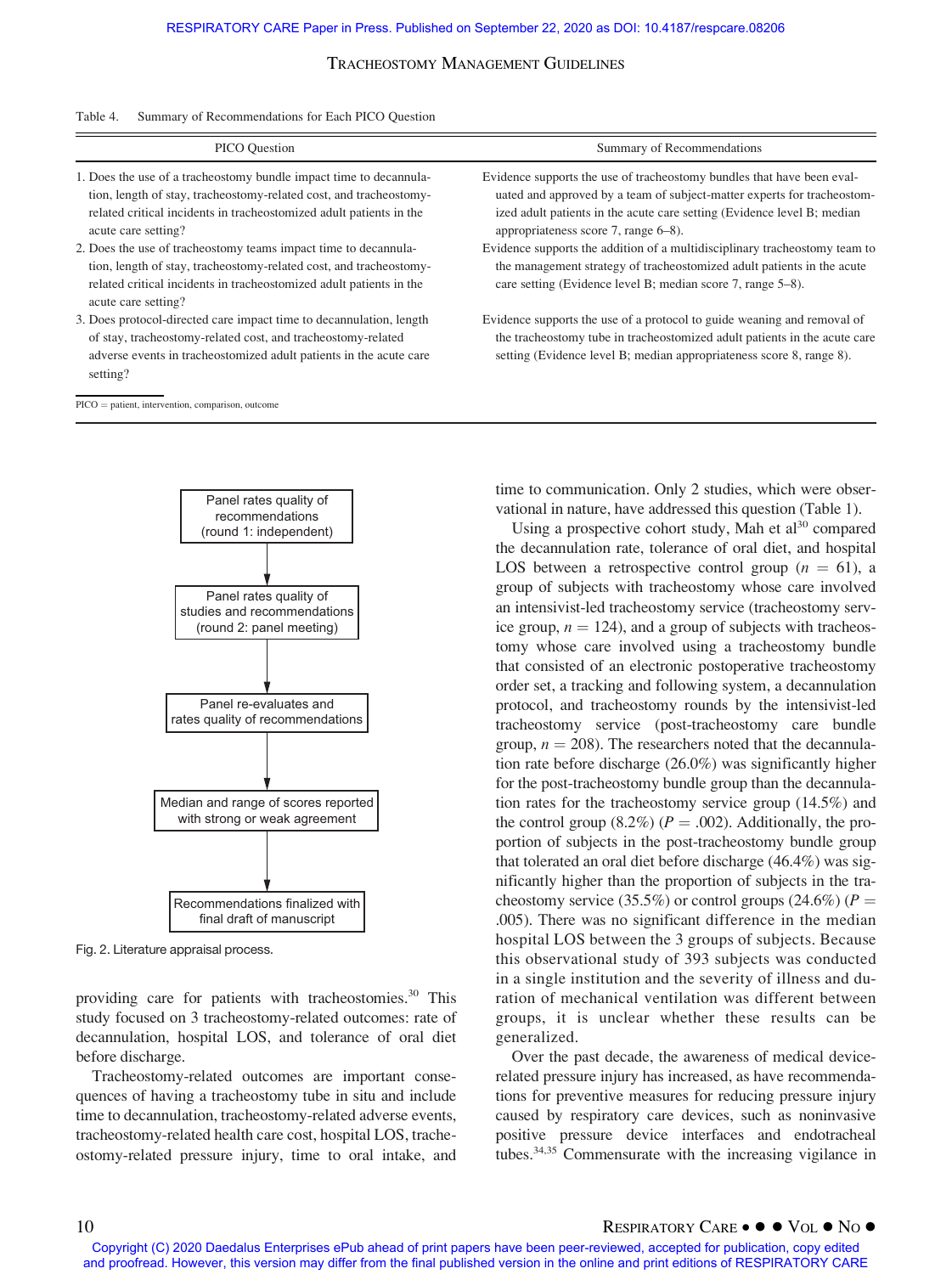this area, O'Toole and colleagues<sup>29</sup> investigated the association between a TRAPU bundle and hospital-acquired tracheostomy-related pressure ulcers using a pretest/posttest study of 338 subjects. The bundle used in the study consisted of 4 components: (1) placement of a hydrocolloid dressing underneath the tracheostomy flange in the postoperative period, (2) removal of plate sutures within 7 d of the tracheostomy procedure, (3) placement of a polyurethane foam dressing after suture removal, and (4) neutral positioning of the head. The researchers reported a significant reduction in the rate of hospital-acquired tracheostomyrelated pressure ulcers in the post-TRAPU care bundle group (1.3%) compared to the pre-TRAPU care bundle group  $(10.9\%) (P < .001)$ .

Given the benefits of using a structured approach to provide unique care to each patient, evidence supports the use of tracheostomy bundles that have been evaluated and approved by a team of individuals experienced in tracheostomy management for tracheostomized adult patients in the acute care setting (Evidence level B; median appropriateness score 7, range 6–8). This approach has been shown to decrease time to decannulation, decrease tracheostomy-related adverse events, and improve other tracheostomy-related outcomes, namely, tolerance of oral diet.

### Tracheostomy Teams

The most rigorous assessment of the evidence regarding the use of tracheostomy teams in the management of patients with tracheostomy tubes was performed by Speed and Harding<sup>36</sup> via a systematic review and meta-analysis. Because no randomized controlled trials had been conducted to investigate this issue, the researchers were able to include only 7 observational studies (pretest/posttest cohort design), which were of low to moderate quality.<sup>15-20,22</sup> All 7 studies were single-center studies, and the composition of the tracheostomy team as well as the responsibilities and activities of the tracheostomy team were different across the studies. After the publication of this meta-analysis, 2 observational studies<sup>21,23</sup> that focused on the use of a tracheostomy team were published. The study by Arora and colleagues<sup>14</sup> was not included in the meta-analysis. These 3 additional observational studies were determined to be of low to moderate quality.

The outcomes on which the meta-analysis by Speed and Harding<sup>36</sup> focused were limited to time to decannulation and hospital LOS. However, other clinically important tracheostomy-related outcomes were reported in the metaanalysis. The results of the meta-analysis indicated that tracheostomy teams were associated with reductions in total tracheostomy time and increased speaking valve use. The authors cited insufficient evidence to determine the effect of tracheostomy teams on hospital or ICU LOS. Of the 10 studies<sup>14-23</sup> (all observational) that focused on the use of tracheostomy teams, 8 reported time to decannulation as an outcome,  $14-19,22,23$  and 3 of these 8 studies<sup>14,16,22</sup> reported a significant decrease in time to decannulation in subjects managed by a tracheostomy team. Five studies reported LOS as an outcome,  $15,18,20-22$  and these found significantly decreased LOS in subjects managed by a tracheostomy team; 1 study reported on ICU LOS, with no significant difference in ICU LOS in subjects managed by a tracheostomy team.<sup>16</sup> Three studies<sup>15,17,18</sup> reported speaking valve use as an outcome, with a significant increase in the use of speaking valves after tracheostomy team implementation. Six studies<sup>15-17,19-21</sup> reported tracheostomy-related complications or adverse clinical events as an outcome, and all 6 studies reported significantly less adverse clinical outcomes in subjects managed by a tracheostomy team. One study reported tracheostomy-related  $cost<sub>15</sub>$  and 1 study reported tracheostomy tube downsizing time<sup>17</sup> (Table 2).

The composition of the multidisciplinary tracheostomy team, role of team members, and team responsibilities varied for each study. In the 2 North American studies by de Mestral et al<sup>17</sup> and Welton et al,<sup>23</sup> a respiratory therapist was a member of the multidisciplinary team that included a physician and a speech-language pathologist. However, in other countries such as Australia and England, where respiratory therapists are unavailable, the multidisciplinary teams may consist of a combination of one or more physicians from different specialties (eg, otolaryngology, pulmonary, critical care), one or more nurses, a speech-language pathologist, a respiratory physiotherapist, a dietitian, and a social worker. Sodhi and colleagues $^{21}$  used specially trained staff nurses for the specialized tracheostomy team.

Evidence supports the addition of a multidisciplinary tracheostomy team to the management strategy of tracheostomized adult patients in the acute care setting (Evidence level B; median score 7, range 5–8). A multidisciplinary tracheostomy team can decrease time to decannulation, LOS, and tracheostomy-related adverse events; this approach can also improve other tracheostomy-related outcomes, namely, increase in speaking valve use. The composition of the tracheostomy team should follow local custom.

## Protocol-Directed Care

The use of evidence-based protocols in health care has become widely accepted, and respiratory therapists are expected to be highly proficient in the application of protocols to improve the quality of the care they provide. With regard to patients with tracheostomies, the inherent complexity of providing safe, efficacious care for them merits the use of evidence-based protocols. A review of the literature yielded a total of 5 studies<sup>24-28</sup> that focused on the use

RESPIRATORY  $\text{CARE} \bullet \textcolor{red}{\bullet} \textcolor{blue}{\bullet} \text{No} \textcolor{red}{\bullet}$ <br>Copyright (C) 2020 Daedalus Enterprises ePub ahead of print papers have been peer-reviewed, accepted for publication, copy edited and proofread. However, this version may differ from the final published version in the online and print editions of RESPIRATORY CARE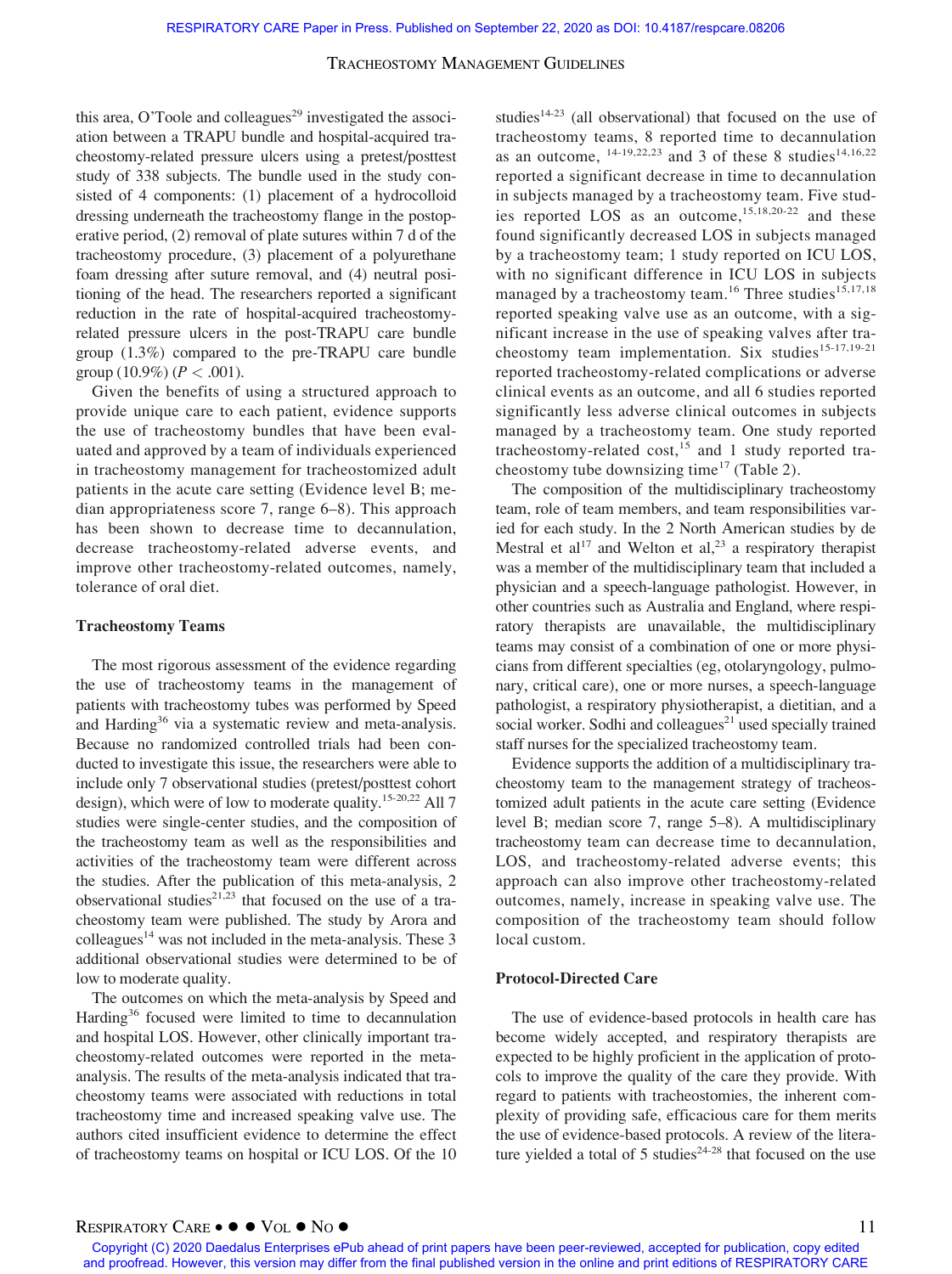of protocols in the management of tracheostomized adult patients in the acute care setting. All 5 studies were observational and were judged to be of low to moderate quality. Three of the studies used a weaning/decannulation proto $col<sub>1</sub><sup>24,26,27</sup>$  while 1 study used a swallow evaluation protocol in conjunction with a weaning/decannulation protocol, $^{25}$ and 1 study compared 2 different swallow evaluation protocols.28

Most of the studies that investigated the effectiveness of protocols in the care of subjects with tracheostomies used time to decannulation as the primary outcome (Table 3). Frank and colleagues<sup>25</sup> performed a retrospective chart review 3 y after the implementation of a multidisciplinary swallowing and weaning protocol for dysphagic patients with tracheostomies. Data for 35 subjects who had tracheostomy tubes in situ after the protocol was implemented and data for 12 subjects with tracheostomy tubes in situ before the protocol was implemented were analyzed. The mean time to decannulation prior to protocol implementation was 94.7  $\pm$  60 d; this time decreased to 48.2  $\pm$  51.6 d after implementation of the protocol  $(P = .02)$ . The researchers concluded that the multidisciplinary protocol was associated with earlier decannulation. In a prospective cohort study, Smith and colleagues<sup>26</sup> compared time to decannulation between 3 different groups of subjects with tracheostomies: a baseline cohort that included patients who underwent tracheostomy before implementation of a decannulation protocol ( $n = 26$ ), a pilot cohort that included subjects who underwent tracheostomy 1 y after the protocol was implemented  $(n = 21)$ , and a follow-up cohort that included subjects who underwent tracheostomy 2 y after the protocol was implemented  $(n = 39)$ . The mean total time to decannulation in the baseline cohort was 15.5  $\pm$ 12.1 d. After pathway implementation in the pilot cohort, total time to decannulation decreased to 5.7  $\pm$  2.8 d (P < .001). In the follow-up cohort, total time to decannulation was 8.1  $\pm$  7.1 d (P = .003). These results demonstrated that the decannulation protocol was associated with decreased time to decannulation.

Clifford and Spencer<sup>24</sup> used a pretest/posttest study involving 40 subjects to investigate the association between method of tracheostomy weaning and time to decannulation. They reported that implementation of a tracheostomy weaning protocol did not significantly decrease the time to decannulation (4.2  $\pm$  4.23 d vs 2.85  $\pm$  1.35 d). In a retrospective cohort study of 268 subjects, Thompson-Ward and colleagues<sup>27</sup> compared the association between 2 different tracheostomy weaning protocols and time to decannulation. The results of the study indicated that the tracheostomy weaning protocol that did not include capping and routine downsizing in the decannulation assessment process was associated with a reduction in the time to tracheostomy tube decannulation from 30 d to 25 d ( $P < .05$ ). Warnecke et  $al^{28}$  conducted a repeated-measures prospective

observational study of 100 subjects with acute neurologic disease to determine the association between decannulation rate and type of swallow evaluation protocol. Each subject underwent a protocol-directed clinical swallow evaluation as well as a protocol-directed fiberoptic endoscopic evaluation of swallowing. The specific investigation (clinical swallow evaluation or fiberoptic endoscopic evaluation of swallowing) carried out by each investigator upon each subject was randomized to minimize order effects. The investigators found that tracheostomy tube decannulation decisions based on the fiberoptic endoscopic evaluation of swallowing protocol resulted in a greater number of subjects being decannulated (54%) compared to decisions to decannulate based on clinical swallowing examination protocol (29%).

Evidence supports the use of a weaning/decannulation protocol to guide weaning and removal of the tracheostomy tube in tracheostomized adult patients in the acute care setting (Evidence level B; median appropriateness score 8, range 8); this approach can improve time to decannulation.

### Summary

Clinical decision-making regarding the various aspects of caring for patients with a tracheostomy is largely based on anecdotal evidence and the experience of individual care providers rather than on evidence-based guidelines. The complex nature of tracheostomy management, the heterogeneity of patients with tracheostomies, and the multifaceted outcomes linked to the care of these patients make it difficult to conduct randomized controlled trials. Consequently, we have endeavored to synthesize data from observational studies to complement the clinical consensus statement on tracheostomy care developed and promulgated by the American Academy of Otolaryngology-Head and Neck Surgery Foundation.37

One study indicated a higher rate of decannulation after the implementation of a tracheostomy management bundle.30 The tracheostomy bundle elements described in this study are based on scientific evidence as standardized order sets have been shown to reduce hospital LOS, mortality, and medication errors.38 Similarly, there is evidence that the electronic medical record system enhances the ability to identify and track specific patient populations.<sup>39,40</sup>

Our findings indicate that the use of specialized tracheostomy care teams is associated with decreased time to decannulation, less tracheostomy-related adverse events, and increased use of speaking valves. This finding is consistent with the results of the systematic review conducted by Speed and colleagues,<sup>36</sup> which indicated that multi-disciplinary tracheostomy teams are associated with a mean reduction in total tracheostomy time of 8 d (95% CI 6–11 d). A shorter time with the tracheostomy tube in situ confers many clinical benefits, including restoration of normal

<sup>12</sup> RESPIRATORY CARE ● ● VOL ● NO ●<br>Copyright (C) 2020 Daedalus Enterprises ePub ahead of print papers have been peer-reviewed, accepted for publication, copy edited and proofread. However, this version may differ from the final published version in the online and print editions of RESPIRATORY CARE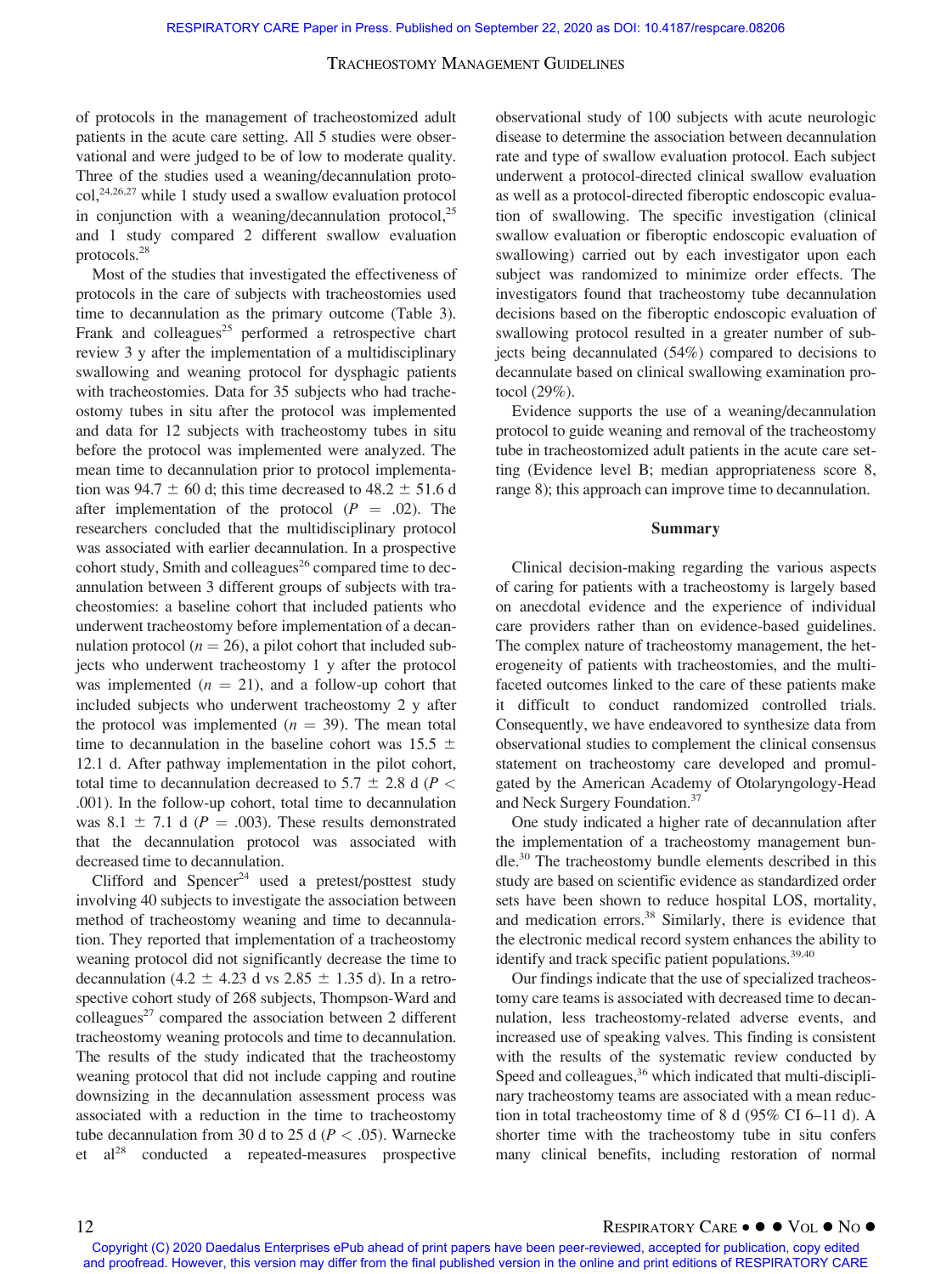respiratory physiology, swallowing, cough function, and communication. Additionally, a shorter time with the tracheostomy tube in situ may reduce the risk for tracheostomyrelated iatrogenic complications such as infection and death from an obstructed tube. It is unclear whether the differences in team composition, team member roles, and team responsibilities affected the outcome of the studies included in our systematic review.

The use of tracheostomy weaning and decannulation protocols can decrease the time to decannulation. This is consistent with the use of protocols in other areas of respiratory care. For example, there is strong evidence that the use of protocols in liberating patients from mechanical ventilation reduces the duration of mechanical ventilation.<sup>41</sup> Other studies have reported that patients who are usually deemed difficult or impossible to wean from the tracheostomy tube were successfully decannulated after implementation of protocols.42

An important caveat with regard to the clinical outcomes of tracheostomized patients based on interventions is the underlying disease process that contributed to the need for tracheostomy insertion. Studies have noted that ICU and hospital LOS, time to decannulation, and time to oral intake commencement may vary based on underlying disease processes.43 The difference in etiologies for tracheostomy insertion must be taken into consideration when interpreting the effects of specific interventions on tracheostomyrelated clinical outcomes.

The evidence from multiple observational studies of low to moderate quality indicate that tracheostomy bundles, a multidisciplinary tracheostomy team, and tracheostomy weaning and decannulation protocols can reduce time to decannulation in tracheostomized adult patients in the acute care setting. Additionally, there is some evidence that a multidisciplinary tracheostomy team can reduce LOS and tracheostomy-related complications, but there is insufficient evidence regarding the effect of weaning and decannulation protocols on these outcomes. There is also insufficient evidence regarding the effect of tracheostomy teams and weaning/decannulation protocols on tracheostomy-related cost. More rigorously designed studies are needed to inform clinical decision-making in the care of tracheostomized adult patients in the acute care setting.

#### REFERENCES

- 1. Hess DR. Facilitating speech in the patient with a tracheostomy. Respir Care 2005;50(4):519-525.
- 2. Heffner JE, Miller KS, Sahn SA. Tracheostomy in the intensive care unit. Part 1: indications, technique, management. Chest 1986;90 (2):269-274.
- 3. Heffner JE, Miller KS, Sahn SA. Tracheostomy in the intensive care unit. Part 2: complications. Chest 1986;90(3):430-436.
- 4. Kollef MH, Ahrens TS, Shannon W. Clinical predictors and outcomes for patients requiring tracheostomy in the intensive care unit. Crit Care Med 1999;27(9):1714-1720.
- 5. Fischler L, Erhart S, Kleger GR, Frutiger A. Prevalence of tracheostomy in ICU patients: a nation-wide survey in Switzerland. Intensive Care Med 2000;26(10):1428-1433.
- 6. Frutos-Vivar F, Esteban A, Apezteguia C, Anzueto A, Nightingale P, Gonzalez M, et al. Outcome of mechanically ventilated patients who require a tracheostomy. Crit Care Med 2005;33(2):290-298.
- 7. Pierson DJ. Tracheostomy and weaning. Respir Care 2005;50(4):526- 533.
- 8. Adly A, Youssef TA, El-Begermy MM, Younis HM. Timing of tracheostomy in patients with prolonged endotracheal intubation: a systematic review. Eur Arch Otorhinolaryngol 2018;275(3):679-690.
- 9. Mehta AB, Syeda SN, Bajpayee L, Cooke CR, Walkey AJ, Wiener RS. Trends in tracheostomy for mechanically ventilated patients in the United States, 1993–2012. Am J Respir Crit Care Med 2015;192 (4):446-454.
- 10. Freeman BD, Stwalley D, Lambert D, Edler J, Morris PE, Medvedev S, et al. High resource utilization does not affect mortality in acute respiratory failure patients managed with tracheostomy. Respir Care 2013;58(11):1863-1872.
- 11. Halum SL, Ting JY, Plowman EK, Belafsky PC, Harbarger CF, Postma GN, et al. A multi-institutional analysis of tracheotomy complications. Laryngoscope 2012;122(1):38-45.
- 12. Shah RK, Lander L, Berry JG, Nussenbaum B, Merati A, Roberson DW. Tracheotomy outcomes and complications: a national perspective. Laryngoscope 2012;122(1):25-29.
- 13. Mehta AB, Walkey AJ, Curran-Everett D, Douglas IS. One-year outcomes following tracheostomy for acute respiratory failure. Crit Care Med 2019;47(11):1572-1581.
- 14. Arora A, Hettige R, Ifeacho S, Narula A. Driving standards in tracheostomy care: a preliminary communication of the St Mary's ENT-led multidisciplinary team approach. Clin Otolaryngol 2008;33(6):596- 599.
- 15. Cameron TS, McKinstry A, Burt SK, Howard ME, Bellomo R, Brown DJ, et al. Outcomes of patients with spinal cord injury before and after introduction of an interdisciplinary tracheostomy team. Crit Care Resusc 2009;11(1):14-19.
- 16. Cetto R, Arora A, Hettige R, Nel M, Benjamin L, Gomez CMH, et al. Improving tracheostomy care: a prospective study of the multidisciplinary approach. Clin Otolaryngol 2011;36(5):482-488.
- 17. de Mestral C, Iqbal S, Fong N, LeBlanc J, Fata P, Rzaek T, Khwaja K. Impact of a specialized multidisciplinary tracheostomy team on tracheostomy care in critically ill patients. Can J Surg 2011;54(3):167- 172.
- 18. LeBlanc J, Shultz JR, Seresova A, de Guise E, Lamoureux J, Fong N, et al. Outcome in tracheostomized patients with severe traumatic brain injury following implementation of a specialized multidisciplinary tracheostomy team. J Head Trauma Rehabil 2010;25(5):362-365.
- 19. Norwood MGA, Spiers P, Bailiss J, Sayers RD. Evaluation of the role of a specialist tracheostomy service. From critical care to outreach and beyond. Postgrad Med J 2004;80(946):478-480.
- 20. Parker V, Giles M, Shylan G, Austin N, Smith K, Morison J, Archer W. Tracheostomy management in acute care facilities—a matter of teamwork. J Clin Nurs 2010;19(9-10):1275-1283.
- 21. Sodhi K, Shrivastava A, Singla MK. Implications of dedicated tracheostomy care nurse program on outcomes. J Anesth 2014;28(3):374-380.
- 22. Tobin AE, Santamaria JD. An intensivist-led tracheostomy review team is associated with shorter decannulation time and length of stay: a prospective cohort study. Crit Care 2008;12(2):R48.
- 23. Welton C, Morrison M, Catalig M, Chris J, Pataki J. Can an interprofessional tracheostomy team improve weaning to decannulation times? A quality improvement evaluation. Can J Respir Ther 2016;52(1):7-11.
- 24. Clifford C, Spencer A. An evaluation of the impact of a tracheostomy weaning protocol on extubation time. Nurs Crit Care 2009;14(3):131- 138.